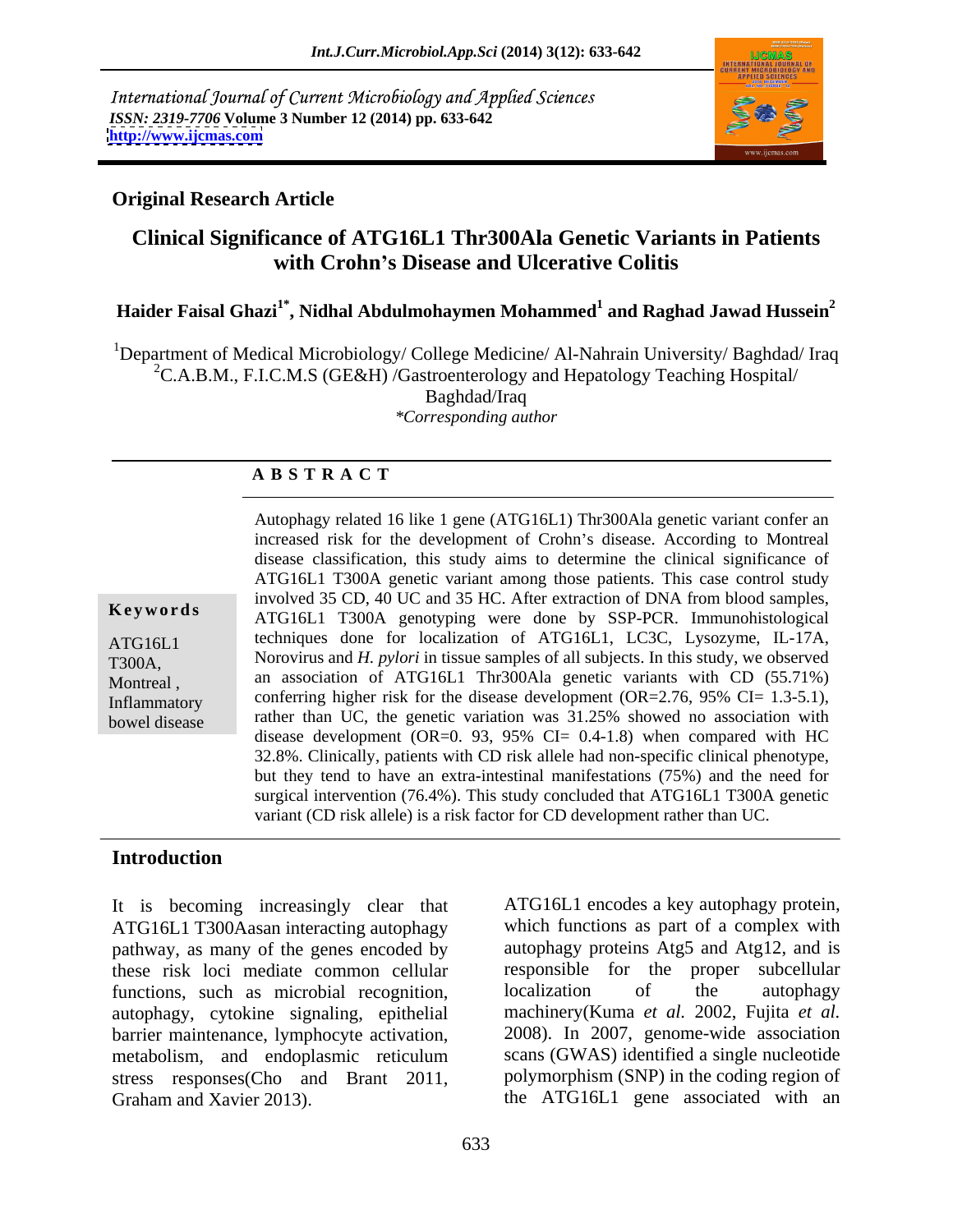increased risk of developing CD procedure to remove the affected distal (rs2241880) (Hampe *et al.* 2007). The small bowel and proximal large bowel), disease-associated ATG16L1 variant results however the number of patients in the study in a threonine-to-alanine amino acid change again make this difficult to interpret(Sehgal at position  $300$  (T300A) within the *et al.* 2012). evolutionarily conserved WD-repeat region. This finding has been replicated in a number of studies across Europe and the United States.(Consortium 2007, Prescott *et al.* Thirty five Crohn's disease patients, 40 2007, Rioux *et al.* 2007, Glas *et al.* 2008, ulcerative colitis and 35 subjects were Van Limbergen *et al.* 2008, Franke *et al.* selected as negative control whom reported

reduced antimicrobial peptides production and increase pathogenic microbial invasion and subjects recruited from the intestinal epithelial cell and reduced gastroenterology centers in three hospitals in activation of NF-kB in monocyte and Baghdad: The Gastroenterology and dendritic cell responses (Smith *et al.* 2009, Hepatology Teaching Hospital, Baghdad Homer *et al.* 2010, Brain *et al.* 2012). Other Teaching Hospital and Al-Emamain Al studies suggest that the loss of function of Kadhemain medical city as well as private NOD2 may result in the lack of inhibition of hospitals in the period of March, 2013- June, TLR2 stimulation, leading to activation of 2014. inflammatory pathways and excessive Th-1

A number of studies have now endeavored colonoscopy for complete their examination to correlate CD phenotypes with autophagy or receiving treatments (Inflaximab and/or gene risk variants in an attempt to translate knowledge of the autophagy pathway to clinical application. The most replicated **In-direct immunofluorescence staining** finding in this respect is the positive for Norovirus association of ATG16L1 variants with ileal

however the small patient numbers in this incubated at 37<sup>°</sup>C for 1 hr. report may have been a confounding factor (Lauriola *et al.* 2011). Another reported After rinsing with washing buffer, then positive association was with IRGM variants Secondary Fluorescien labeled anti-rabbit

*et al.* 2012).

#### **Materials and Methods**

2010).<br>
2010). as negative for endoscopic picture or<br>
the loss of function mutations result in enrolled in this case controlled study. as negative for endoscopic picture or histopathologically normal reports were enrolled in this case controlled study.

> All subjects recruited from the Baghdad: The Gastroenterology and 2014.

and Th-17 responses(Watanabe *et al.* 2004). Those subjects were either established or newly diagnosed as directed to do anti-inflammatory drugs).

## **for Norovirus**

disease phenotype. Along with Prescott et al. After overnight packing at 65 C, tissue who initially reported this finding for sections were deparaffinized in xylene and ATG16L1 in a cohort from the United rehydrated in ascending grades of alcohol. Kingdom(Prescott *et al.* 2007),<br>
20% rabbit serum in Tris Buffered Saline<br>
(TBS) was used for blocking. The primary<br>
Similarly carriage of the ATG16L1 risk<br>
monoclonal rabbit anti-Capsid Protein (VP1) variant has been shown to correlate with a (ABIN965745, Bioss, Germany) antibody reduction in extra-intestinal manifestations; was added 100µl on tissue section then 20% rabbit serum in Tris Buffered Saline (TBS) was used for blocking. The primary monoclonal rabbit anti-Capsid Protein (VP1) incubated at  $37^{\circ}$ C for 1 hr.

and the need for ileocolectomy (a surgical antibody (ABIN1512917, Bioss, Germany)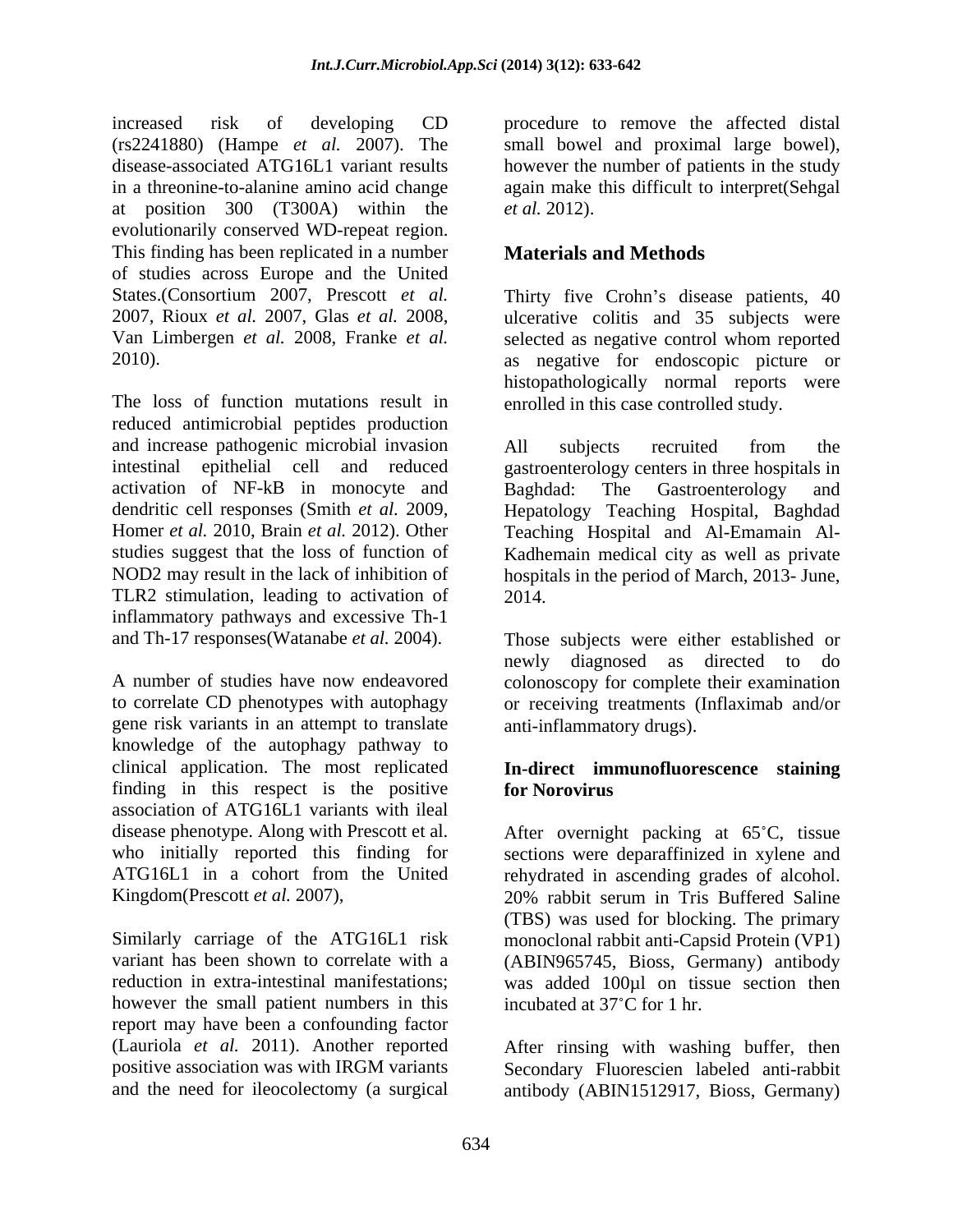antibody was added 100µl on tissue section

After rinsing with washing buffer, Germany), that was programmed as dehydration done by dipping of slides in ascending dilution of alcohol. A negative control was performed in all cases by 72°C) for 1min 10s (X5), 96°C for 25s, omitting the primary antibody, which in all instances resulted in negative for30s, 59°C for 1min and 72°C for 1 min immunoreactivity. Slides were covered by and 30s (X4) then PCR products were anti-fading media (performed in our laboratory). Then examined under 495 filter of ultra violet light in fluorescent microscope (BH2, Olympus, Japan).

# **Sequence Specific Primer-Polymerase**

DNA was extracted from 300µl peripheral blood EDTA containing tubes using DNA isolation kit (Wizard®, Promega, USA) following manufacturer information with some modifications. Substitution mutations **Association** between ATG16L1 of Adinin with Guanine result in substitution **Thr300Ala genotypic and allelic variant** of Alanin by Thrionin (dbSNP: rs2241880) of ATG16L1 gene in the chromosome 2 at

in positive reaction for allele A and allele G, significant difference  $(p=0.039$  and allowing discrimination of homozygous or heterozygous alleles. (Štaffová, K. and

For each reaction for allele A or G or UC patients and HC  $(p=0.856)$ . internal control 0.3 µl of each primer (forward and reverse) added to pre-mix PCR tube (Promega, USA) and 0.5-3 µl of

then incubated at 37<sup>°</sup>C for 1 hr. PCR reaction tubes were transferred into thermal cycler (eppendroff-thermal cycler, following in (separated PCR-runs-for each allele):  $96^{\circ}$ C for 1minutes (X1), ( $96^{\circ}$ C 20s, 69°C for 50s, 72°C for 30s (X21), 96°C electrophoresed in 2% agarose gel.

#### **Statistical analysis**

**Genotyping of ATG16L1 T300A by** Statistical Package for Social Sciences **Chain Reaction (SSP-PCR)** estimate association of allelic variant among All statistical analysis were done by using (SPSS version 20). Crosstab model used to study groups and ORs and corresponding 95% CIs were estimated.

#### **Result and Discussion**

### **Association between ATG16L1 and disease susceptibility**

the position 37.1. All cases were investigated for ATG16L1 Allelic discrimination were checked by SSP- genotypic and allelic frequency were PCR. DNA from study groups individuals presented in Table 2. When we compared were amplified by using two sequence the frequency of genotypic possibility specific primers as well as two internal (Ala300Ala, Thr300Ala and Thr300Thr) control-primers in two separated reaction from CD patients with those from HC group mixtures, to give a PCR products of 201bp and UC group, there were statistical Thr300Ala polymorphism by SSP-PCR. The significant difference (p=0.039 and p=0.045) respectively.

Mrázek, F., 2011). While, there was no statistical significant difference in genotype frequency between UC patients and HC (p=0.856).

genomic DNA and complete reaction (55.71%) compared with 32.8% in healthy volume to 20  $\mu$ l by DNAse free water. controls (p=0.010, OR=2.57, CI=1.3-5.1) The carriage of  $300G/G$  allele statistically significant higher in CD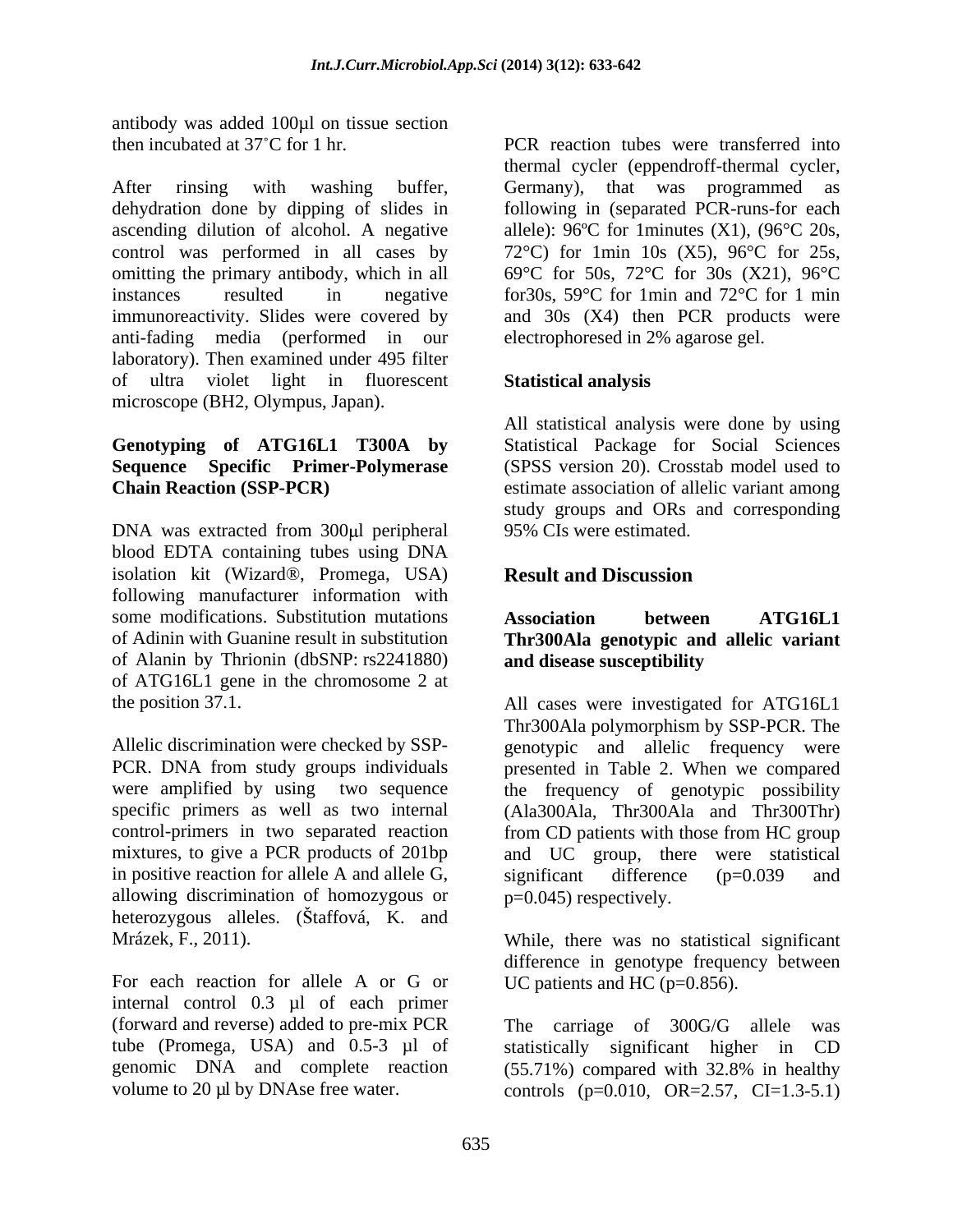significantly specific associated with G

## **The association of ATG16L1 Thr300Ala genotypic and allelic variants with**

Among CD patients, no significant The principal job of the intestinal immune association between age at diagnosis with the genotypic variant  $(p=0.207)$  or allele variant frequency  $(p=0.179)$ , the results showed a higher frequency of genetic food antigens. Single cell intestinal variant and allelic variant in both early onset or disease (younger than 16 years)  $66.67\%$  lumen and host tissues. However, and 66.67% respectively and late onset of  $\Delta T G16I$  1. The particular plays a pivotal role 72.22% respectively in comparison with  $\frac{m}{\text{process}}$  (Randall-Demllo *et al.* 2013). adult onset of disease  $(17-40 \text{ years})$   $21.74\%$ and 47.83% respectively. ATG16L1 participate in the initiation and

While, the lack of association of disease behavior with genotypic variation  $(p=0.242)$ and allelic variation (p=0.848), only allelic variation showed higher frequency in three<br>sub-phenotypes (inflammatory=56.25%, stenosing=61.11% and penetrating=51.78%) Table 3. This increase due to higher

According to disease location, CD patients the gene encoding ATG16L1 causes a with ileal involvement have higher switch from A to G allele at position 300. frequency (62.5%) for allelic variant Presence of the disease-associated genotype followed by colonic disease (57.89%) then ileocolonic (50%). However, neither alanine (T300A). To the best of our genotypic nor allelic variant give an knowledge, we believe that this study is the association with CD location (p=0.680 and 0.763). In ulcerative colitis disease, patients related gene 16 like 1 T300A SNP in with left sided colitis didn't have inflammatory bowel-diseases. According to homozygous GG genotype. While, 27.27% the results in Table 2, ATG16L1 (T300A) of ulcerative proctitis and 30% of extensive allelic variant associated with risk of CD colitis have this genotype. There are no

and it was associated with the increased risk association between genotype or allelic for CD. The risk of developing CD was variant and disease location in UC patients. allele when compared with 31.25% in UC patients (p=0.003 OR=2.76, CI=1.4-5.4). both genetic variant (61.11%) and allelic **Montreal disease classification and**  $(64.71\%)$  and allelic variant (76.47%) than **clinical variables** The presence of extra-intestinal manifestations have higher frequency of variant (75%) than its absence. CD patients whom need surgery have significantly higher frequency for genetic variant don't need, see Table 3).

of disease (younger than 16 years)  $66.67\%$   $\frac{1}{2}$  lumen and host tissues. However disease (older than 40 years) 55.56% and  $\frac{1}{2}$  in this mechanism through autophagy The principal job of the intestinal immune system is to maintain a balance between the recognition and elimination of pathogens while keeping the commensal bacteria and food antigens. Single cell intestinal epithelial barrier that separate intestinal lumen and host tissues. However, ATG16L1"in particular" plays a pivotal role in this mechanism through autophagy

sub-phenotypes (inflammatory=56.25%, as a risk factor among CD but not process (Randall-Demllo *et al.* 2013). ATG16L1 participate in the initiation and elongation of autophagosome surrounding microbes(Cadwell *et al.* 2008). The first Genome Wide Association studies in 2006 increased knowledge of genetics in the CD, the ATG16L1 rs2241880 has been identified UC(Hampe *et al.* 2007).

frequency of heterozygous genotype ATG16L1 represents a key molecule within (Thr300Ala) in inflammatory subtype the autophagy network being responsible for (62.5%) and penetrating subtype (50%). subcellular localization of the autophagy machinery [15]. The SNP rs2241880 within GG results in substitution of threonine by alanine (T300A). To the best of our first in Iraq concerning the risk of autophagy development.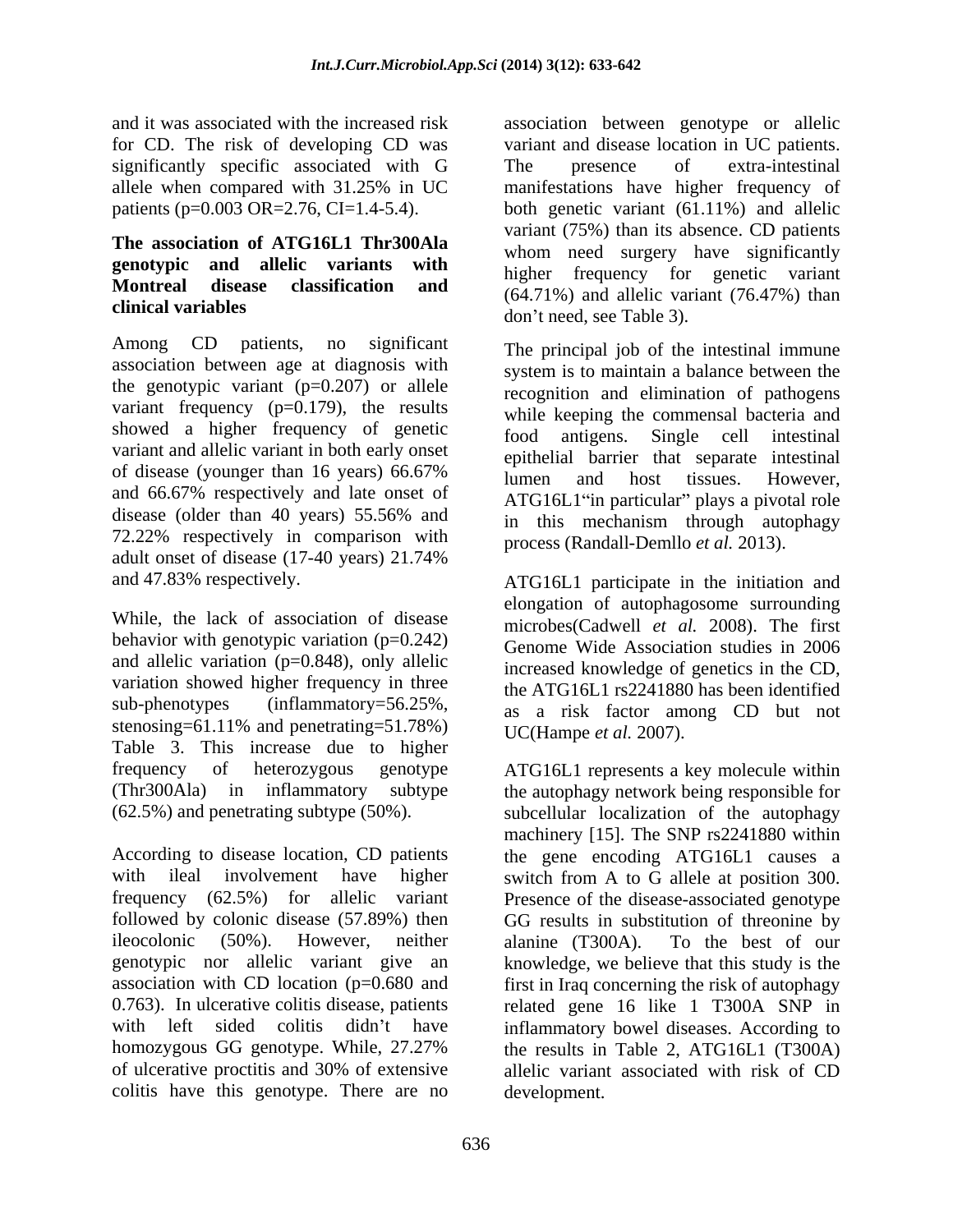| <b>Study groups</b><br>Female (%)           | $CD (n=35)$      | $UC (n=40)$      | $HC(n=35)$       |
|---------------------------------------------|------------------|------------------|------------------|
|                                             | 21(60)           | 26(65)           | 20(57.1)         |
| Age (year)                                  | $38.26 \pm 1.49$ | $34.00 \pm 1.80$ | $37.11 \pm 1.24$ |
| Mean±SE*                                    |                  |                  |                  |
| ASCA (%)                                    | 27(77.14)        | 10(25)           | 4(11.43)         |
| pANCA (%)                                   | 11(31.43)        | 31(77.5)         | 1(2.86)          |
| Age at diagnosis                            |                  |                  |                  |
| A1: Younger than 16                         | 3(8.57)          |                  |                  |
| <b>A2: 17-40 years old</b>                  | 23(65.71)        |                  |                  |
| A3: Older than 40                           | 9(25.71)         |                  |                  |
| Disease behavior                            |                  |                  |                  |
| <b>B1: Inflammatory</b>                     | 8(22.86)         |                  |                  |
| <b>B2: Stenosing</b>                        | 9(25.71)         |                  |                  |
| <b>B3: Penetrating</b>                      | 18(51.43)        |                  |                  |
| <b>Disease location (CD)</b>                |                  |                  |                  |
| L1: Ileal                                   | 4(11.43)         |                  |                  |
| L2: Colonic                                 | 19(54.29)        |                  |                  |
| L3: Ileocolonic                             | 12(34.29)        |                  |                  |
| <b>Disease location (UC)</b>                |                  |                  |                  |
| <b>E1: ulcerative proctitis</b>             |                  | 11(27.5)         |                  |
| E2: Left sided (UC)                         |                  | 19(47.5)         |                  |
| <b>E3: Extensive colitis</b>                |                  | 10(25)           |                  |
| Presence of extra-intestinal manifestations |                  |                  |                  |
| No                                          | 17(48.6)         |                  |                  |
| Yes                                         | 18(51.4)         |                  |                  |
| Need for surgery                            |                  |                  |                  |
| No                                          | 18(51.4)         |                  |                  |
| Yes                                         | 17(48.6)         |                  |                  |

**Table.1** Summary of demographic and clinical description for study groups

#### **Table.2** Genotypic and Allelic Frequencies of rs2241880 ATG16L1 Polymorphism in Iraqi CD, UC Patients and Controls

|                                                |                     | HC          | CD                  | $\bf{UC}$                                  |
|------------------------------------------------|---------------------|-------------|---------------------|--------------------------------------------|
| <b>ATG16L1</b>                                 | AA                  | 18 (51.43%) | 8(22.86%)           | 19 (47.50%)                                |
| genotype                                       | GA                  | 11(31.43%)  | 15(42.86%)          | 15 (37.50%)                                |
|                                                | GG                  | 6(17.14%)   | 12(34.29%)          | $6(15.00\%)$                               |
|                                                | Total               | 35 (100%)   | $35(100\%)$         | 40 (100%)                                  |
| P value                                        |                     |             | $ 0.039*$           |                                            |
|                                                | vs control<br>vs CD |             |                     |                                            |
| ATG16L1 allele                                 |                     | 47(67.14%)  | 31 (44.29%)         | $\frac{0.856^{NS}}{0.045*}$<br>55 (68.75%) |
|                                                |                     | 23 (32.86%) | 39 (55.71%)         | 25(31.25%)                                 |
|                                                | Total               | 70 (100%)   | 70(100%)            | 80 (100%)                                  |
|                                                | vs control          |             |                     | 0.93                                       |
|                                                |                     |             | $2.57$<br>(1.3-5.1) | $(0.4-1.8)$                                |
| <b>Odd ratio<br/>(Confidence<br/>interval)</b> | vs UC               |             | 2.76                | VE 198                                     |
|                                                |                     |             | $(1.41-5.4)$        |                                            |
| P value                                        | vs control          |             | $0.010*$            | $0.885^{NS}$                               |
|                                                | $vs\ UC$            |             | $ 0.003*$           |                                            |

NS= No statistical significant difference (p>0.05); \*= statistical significant difference (p≤0.05).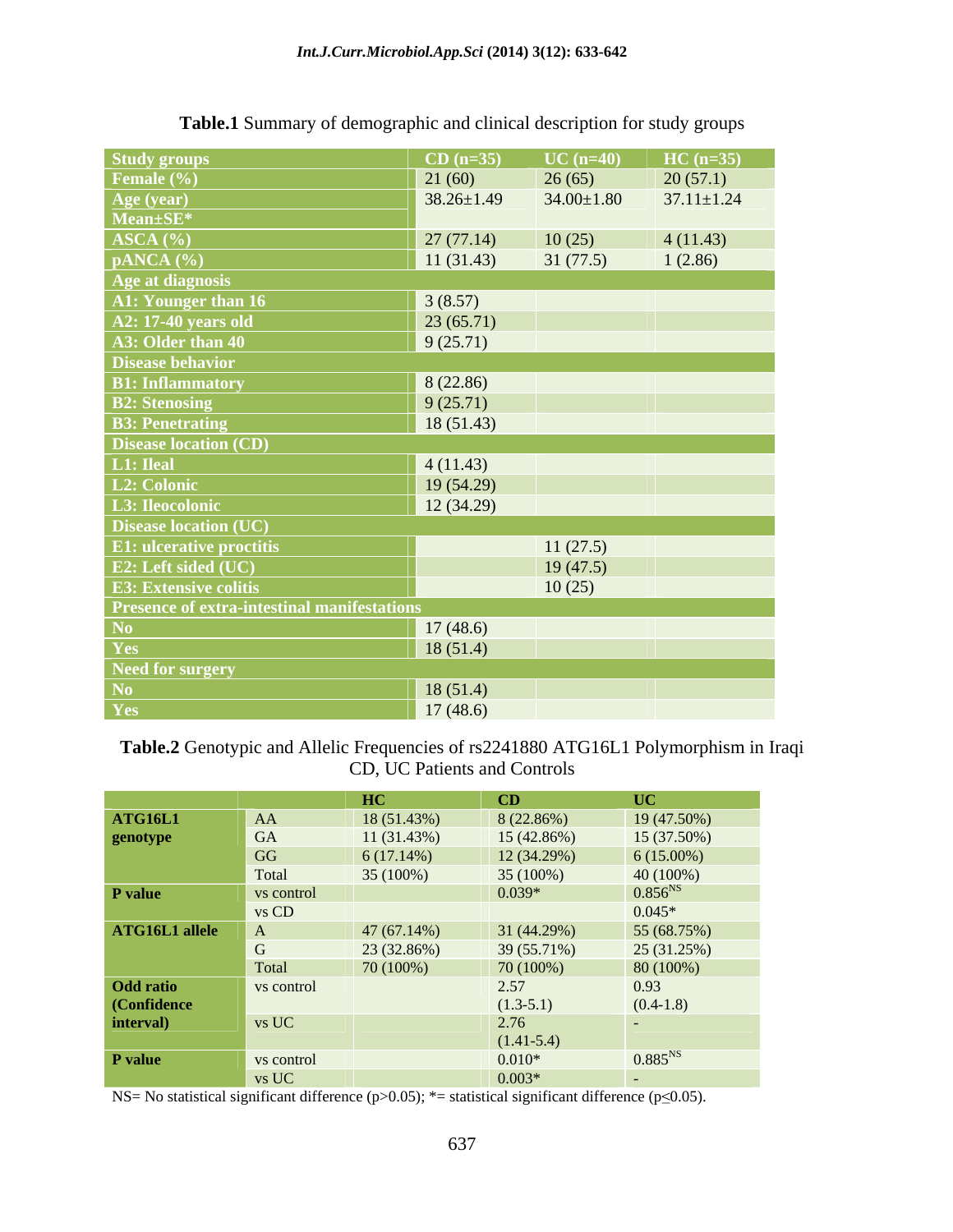|                                                |                                                     | ATG16L1 genotype |                             | <b>Allele</b>                 |                                                                                                                                                                                                                                |
|------------------------------------------------|-----------------------------------------------------|------------------|-----------------------------|-------------------------------|--------------------------------------------------------------------------------------------------------------------------------------------------------------------------------------------------------------------------------|
|                                                | AA GA                                               |                  | $\overline{\phantom{a}}$ GG | $\mathbf{A}$                  | $\mathbf{G}$                                                                                                                                                                                                                   |
| Age at diagnosis (35)                          |                                                     |                  |                             |                               |                                                                                                                                                                                                                                |
| A1: Younger than 16 (3)                        |                                                     |                  |                             |                               |                                                                                                                                                                                                                                |
|                                                | 33.33%                                              | 0.00%            | 66.679                      |                               | 66.67%                                                                                                                                                                                                                         |
| A2: 17-40 years old (23)                       | 6 <sup>1</sup>                                      |                  |                             | 24                            | 22                                                                                                                                                                                                                             |
|                                                | 26.09%                                              | 52.17%           | 21.74%                      | 52.17%                        | 47.83%                                                                                                                                                                                                                         |
| <b>A3: Older than 40 (9)</b>                   |                                                     |                  |                             |                               | 13                                                                                                                                                                                                                             |
|                                                | 11.11%                                              | 33.33%           | 55.56%                      | 27.78%                        | 72.22%                                                                                                                                                                                                                         |
|                                                | $0.207^{NS}$                                        |                  |                             | $0.179^{N}$                   |                                                                                                                                                                                                                                |
| P value<br>Disease behavior (35)               |                                                     |                  |                             |                               |                                                                                                                                                                                                                                |
| <b>B1:</b> Inflammatory (8)                    |                                                     |                  |                             |                               |                                                                                                                                                                                                                                |
|                                                | 12.50%                                              | 62.50%           | 25.00%                      | 43.75%                        | 56.25%                                                                                                                                                                                                                         |
|                                                |                                                     |                  |                             |                               |                                                                                                                                                                                                                                |
| <b>B2: Stenosing (9)</b>                       | 33.33%                                              | $11.11\%$        | 55.56%                      | 38.89%                        | 61.11%                                                                                                                                                                                                                         |
|                                                |                                                     |                  |                             |                               |                                                                                                                                                                                                                                |
| <b>B3: Penetrating (18)</b>                    |                                                     |                  |                             | 17                            | 19                                                                                                                                                                                                                             |
|                                                | 22.22%                                              | 50.00%           | 27.78%                      | 47.22%<br>0.844 <sup>NS</sup> | 52.78%                                                                                                                                                                                                                         |
| P value                                        | $\overline{0.242}$ <sup>NS</sup>                    |                  |                             |                               |                                                                                                                                                                                                                                |
| Disease location (35)                          |                                                     |                  |                             |                               |                                                                                                                                                                                                                                |
| <b>L1:</b> Ileal (4)                           |                                                     |                  |                             |                               |                                                                                                                                                                                                                                |
|                                                | 25.00%                                              | 25.00%           | 50.00%                      | 37.50%                        | 62.50%                                                                                                                                                                                                                         |
| L2: Colonic $(19)$                             |                                                     |                  |                             |                               | $22\,$                                                                                                                                                                                                                         |
|                                                | 15.79%                                              | 52.63%           | 31.58%                      | 42.11%                        | 57.89%                                                                                                                                                                                                                         |
| L3: Ileocolonic (12)                           |                                                     |                  |                             | 12                            | 12                                                                                                                                                                                                                             |
|                                                | $33.33\%$<br>0.680 <sup>NS</sup>                    | 33.33%           | 33.33%                      | 50.00%                        | 50.00%                                                                                                                                                                                                                         |
|                                                |                                                     |                  |                             | 0.763 <sup>NS</sup>           |                                                                                                                                                                                                                                |
| P value<br>Disease location (40)               |                                                     |                  |                             |                               |                                                                                                                                                                                                                                |
| <b>E1:</b> ulcerative proctitis (11)           | 6                                                   |                  |                             | 14                            |                                                                                                                                                                                                                                |
|                                                | 54.55%                                              | 18.18%           | 27.27%                      | 63.64%                        | 36.36%                                                                                                                                                                                                                         |
| E2: Left sided (UC) (19)                       | 10                                                  |                  |                             |                               |                                                                                                                                                                                                                                |
|                                                | 52.63%                                              | 47.37%           | $0.00\%$                    | 76.32%                        | 23.68%                                                                                                                                                                                                                         |
| <b>E3: Extensive colitis (10)</b>              |                                                     |                  |                             | 10                            | 10                                                                                                                                                                                                                             |
|                                                |                                                     | 40.00%           | 30.00%                      | 50.00%                        | 50.00%                                                                                                                                                                                                                         |
|                                                | $\begin{array}{ l} 30.00\% \\ 0.094 \end{array}$ NS |                  |                             | 0.125 <sup>NS</sup>           |                                                                                                                                                                                                                                |
| P value<br>Extra intestinal manifestation (35) |                                                     |                  |                             |                               |                                                                                                                                                                                                                                |
| No(17)                                         |                                                     | 10               |                             | 22                            | <b>12</b>                                                                                                                                                                                                                      |
|                                                | 6<br>35.29%                                         | 58.82%           | 5.88%                       | 64.71%                        | 35.29%                                                                                                                                                                                                                         |
|                                                | $\gamma$                                            |                  | $11***$                     |                               | $27**$                                                                                                                                                                                                                         |
| Yes $(13)$                                     |                                                     |                  |                             |                               |                                                                                                                                                                                                                                |
|                                                |                                                     |                  |                             |                               | $\begin{array}{ l c c c c c }\n\hline\n11.11\% & 27.78\% & 61.11\% & 25.00\% & 75.00\% \\  & & 0.001** & 0.001** & \hline\n\end{array}$                                                                                        |
| P value<br>Need for surgery (35)<br>No (18)    |                                                     |                  |                             |                               |                                                                                                                                                                                                                                |
|                                                |                                                     |                  |                             |                               |                                                                                                                                                                                                                                |
|                                                |                                                     |                  |                             |                               |                                                                                                                                                                                                                                |
|                                                |                                                     |                  |                             |                               | $\begin{array}{ c c c c c c } \hline 6 & 11 & 1 & 23 & 13 \\ \hline 33.33\% & 61.11\% & 5.56\% & 63.89\% & 36.11\% \\ 2 & 4 & 11** & 8 & 26** \\ \hline 11.76\% & 23.53\% & 64.71\% & 23.53\% & 76.47\% \\ \hline \end{array}$ |
| <b>Yes</b> (17)                                |                                                     |                  |                             |                               |                                                                                                                                                                                                                                |
|                                                |                                                     |                  |                             |                               |                                                                                                                                                                                                                                |
| P value                                        | $0.001**$                                           |                  |                             | $0.001**$                     |                                                                                                                                                                                                                                |

#### **Table.3** Association of ATG16L1 T300A genotypic and allelic variants with clinical parameters

**NS:** Not significant (p>0.05), \*= significant difference (p $\leq$ 0.05), \*\*= highly significant difference (p $\leq$ 0.001). **difference (p<u><</u>0.001).**  $\blacksquare$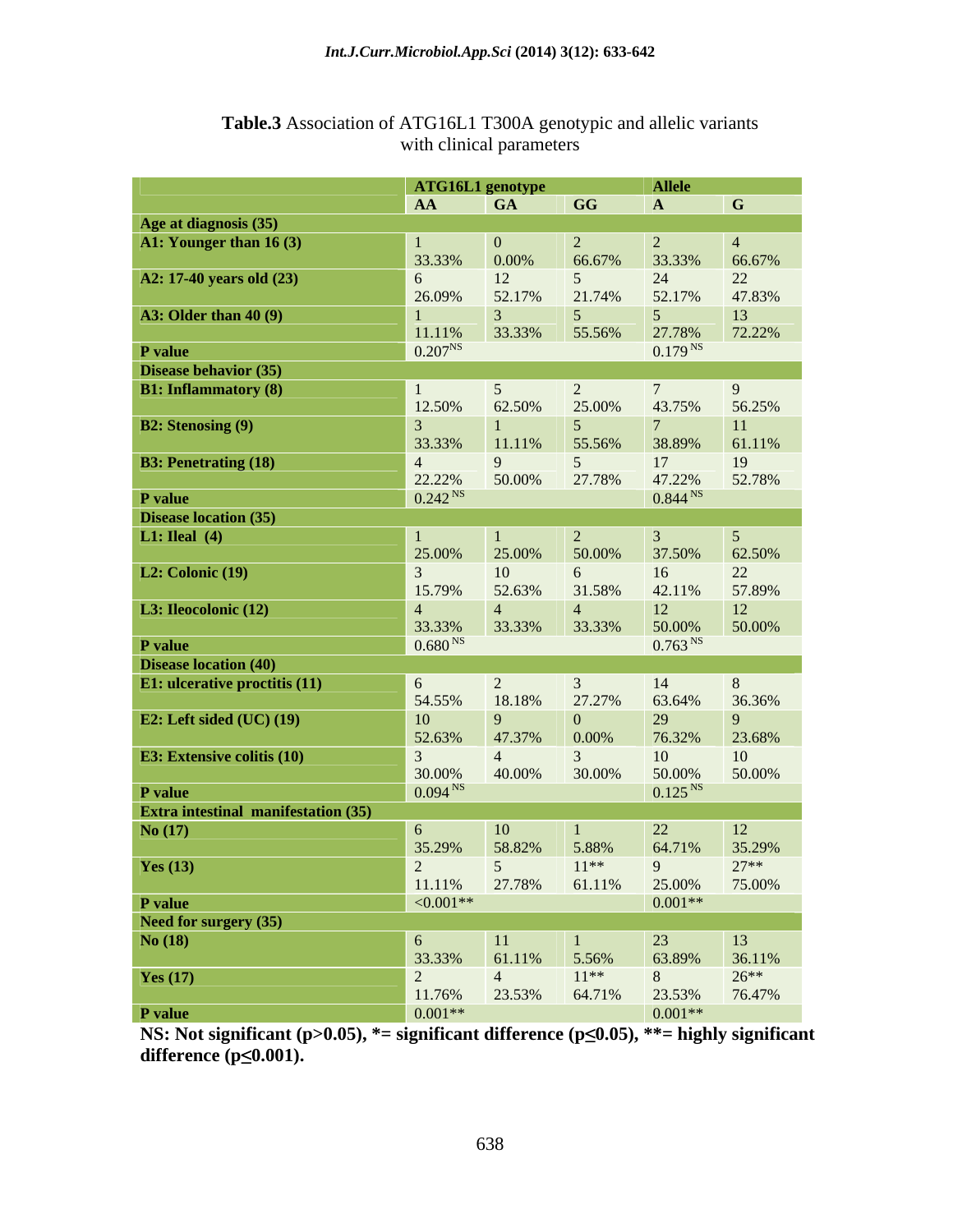Our finding was similar to several genome ATG5 complex (Fujita et al. 2009). wide association studies that mentioned Furthermore, Fujita, et al. showed that the same statement The T300A variation is Atg16L1 T300A mutant have little impact present in 58.1 % of CD patients (vs. 51.3 on canonical autophagy and autophagy % of non-IBD control patients) and has against Salmonellaenterica serovar been strongly associated with increased *Typhimurium*. This prospect points to a risk for developing CD, but not UC potential key role for antibacterial

colitis and rs2241880 suggest that the pathogenesis of CD has become more biological processes may be Crohn's prominent in recent years (Mukhopadhya disease specific. This was agreed by *et al.* 2012), a small number of studies several studies globally that mentioned this association(Consortium 2007, Hampe between autophagy risk-variants and *et al.* 2007, Rioux *et al.* 2007). But, T300A is not associated with CD in Indian

nor Japanese(Walker *et al.* 2011).<br>
In this study, we found an association<br>
In this study, we found an association<br>
In this research is a part of Ph.D. thesis. It between the need for surgical intervention, was funded by post-graduate research this suggest that CD risk allele may play a funding programme from the Iraqi role in the aggressiveness of the disease Ministry of Higher Education and such as penetrating behavior or severe Scientific Research and the Medical inflammation due to deeper tissue College of Al-Nahrain University.We localization and severe inflammatory thank lecturer M.M.A. College of responses by the host. This suggestion had Medicine/Al-Basra University for kindly been argued by a study done by Rankin et providing ELISA kits (ASCA, pANCA al. they demonstrate the presence of and hCRP). Human Cytomegalovirus in intestinal tissue lead to life threatening bleeding that **References** ultimately need surgical operation(Rankin Our Finding was similar to every allow the similar or all the similar terms of the similar terms in the similar terms of  $\sim$  1000 minuties in the maximum of the similar terms of  $\sim$  1000 minuties in the maximum of the ma

rs2241880 partially explored recently. The human ATG16L1 protein has an Nterminal ATG16 domain consisting of coiled coils and eight C-terminal WD repeats(Parkhouse *et al.* 2013). Miyoshi, H., Loh, J., Lennerz, J.K., Substitution mutation at the position 300<br>Substitution mutation at the position 300 Kishi, C., Kc, W., Carrero, J. a. Hunt. results in an amino acid exchange of threonine (polar) to alanine (nonpolar) at R.J., Sleckman, B.P., Li, E., N terminus of the WD-repeat domain. The resultant protein (mutant protein) has

against *Salmonellaenterica* serovar autophagy in CD pathogenesis.

(Hampe *et al.* 2007, Rioux *et al.* 2007). autophagy in CD pathogenesis.<br>The lack of association with ulcerative The role of the microbiome in the The role of the microbiome in the have aimed to determine the relationship microbial components.

#### **Acknowledgment**

This research is a part of Ph.D. thesis. It was funded by post-graduate research funding programme from the Iraqi thank lecturer M.M.A. and hCRP).

#### **References**

- *et al.* 2009).<br> **Example 19 Example 19 Example 19 Example 19 Example 19 Example 19 Example 19 Example 19 Example 19 Example 19 Example 19 Example 19 Example 19 Example 19 Example 19 Example 19 Example 19 Example 19 Exampl** Brain, O., Cooney, R., Simmons, A., and Jewell, D., 2012. Functional consequences of mutations in the autophagy genes in the pathogenesis of Crohn s disease. *Inflammatory bowel diseases*, 18, 778–81.
	- Cadwell, K., Liu, J.Y., Brown, S.L., Miyoshi, H., Loh, J., Lennerz, J.K., Kishi, C., Kc, W., Carrero, J. a, Hunt, S., Stone, C.D., Brunt, E.M., Xavier, R.J., Sleckman, B.P., Li, E., Mizushima, N., Stappenbeck, T.S., and Virgin, H.W., 2008. A key role for autophagy and the autophagy gene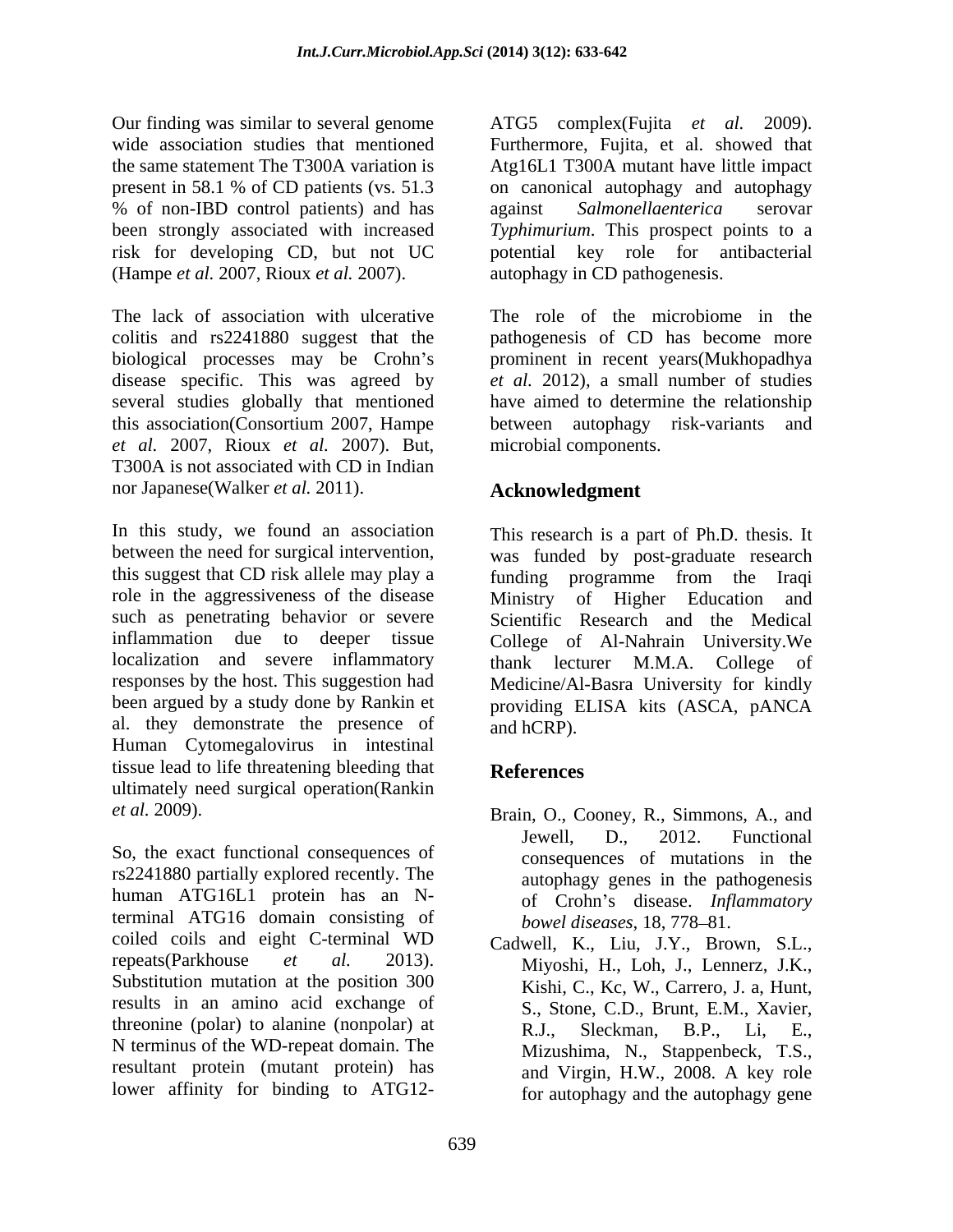- Cho, J.H. and Brant, S.R., 2011. Recent *Gastroenterology*, 140, 1704–1712. Susceptibility loci. Nature genetics,
- Consortium, T.W.T.C.C., 2007. Genome-
- Franke, A., McGovern, D.P.B., Barrett, Ahmad, T., Lees, C.W., Balschun, T., T., Haritunians, T., Jostins, L., Raychaudhuri, S., Rotter, J.I., Lawrance, I., Lemann, M., Levine, A., Newman, W., Panés, J., Phillips, A., M., Seibold, F., Steinhart, A.H., Stokkers, P.C.F., Torkvist, L., Kullak- Algell Can incourse and burstine R.H., Silverberg, M.S., Satsangi, J., (721), 239 e3.<br>
(721), 239 e3.<br>
(721), 239 e3. (11., Duerr, R. Duerr, R. Duerr, R. Duerr, R. Duerr, R. Duerr, R. Duerr, R. Duerr, R. M., S. (11., and<br>

Atg16l1 in mouse and human R.H., Silverberg, M.S., Satsangi, J., intestinal Paneth cells. *Nature*, 456 (7219), 259–63. **Hakonarson**, H., Daly, M.J., and insights into the genetics of analysis increases to 71 the number of inflammatory bowel disease. Parkes, M., 2010. Genome-wide meta confirmed Crohn's disease susceptibility loci. *Nature genetics*,<br>42, 1118–1125.

- wide association study of 14,000 cases Fujita, N., Itoh, T., Omori, H., Fukuda, M., of seven common diseases and 3,000 Noda, T., and Yoshimori, T., 2008. shared controls. *Nature*, 447 (7145), The Atg16L Complex Specifies the 661 78. Site of LC3 Lipidation for Membrane J.C., Wang, K., Radford-Smith, G.L., *Biology of the Cell*, 19 (May), 2092 Biogenesis in Autophagy. *Molecular*  2100.
- Lee, J., Roberts, R., Anderson, C.A., Fujita, N., Saitoh, T., Kageyama, S., Bis, J.C., Bumpstead, S., Ellinghaus, Akira, S., Noda, T., and Yoshimori, D., Festen, E.M., Georges, M., Green, T., 2009. Differential Involvement of Latiano, A., Mathew, C.G., Canonical Autophagy. *The Journal of* Montgomery, G.W., Prescott, N.J., biological chemistry, 284 (47), Atg16L1 in Crohn Disease and *biological chemistry*, 284 (47), 32602 32609.
- Schumm, P., Sharma, Y., Simms, Glas, J., Konrad, A., Schmechel, S., L.A., Taylor, K.D., Whiteman, D., Dambacher, J., Seiderer, J., Schroff, Wijmenga, C., Baldassano, R.N., F., Wetzke, M., Roeske, D., Török, Barclay, M., Bayless, T.M., Brand, S., H.-P., Tonenchi, L., Pfennig, S., Büning, C., Cohen, A., Colombel, J.- Haller, D., Griga, T., Klein, W., F., Cottone, M., Stronati, L., Denson, Epplen, J.T., Folwaczny, C., Lohse, T., De Vos, M., D'Inca, R., Dubinsky, P., Göke, B., Ochsenkühn, T., M., Edwards, C., Florin, T., Mussack, T., Folwaczny, M., Müller- Franchimont, D., Gearry, R., Glas, J., Myhsok, B., and Brand, S., 2008. The Van Gossum, A., Guthery, S.L., ATG16L1 gene variants rs2241879 Halfvarson, J., Verspaget, H.W., and rs2241880 (T300A) are strongly Hugot, J.-P., Karban, A., Laukens, D., Libioulle, C., Louis, E., Mowat, C., population. *The American journal of* B., Ochsenkühn, associated with susceptibility to Crohn's disease in the German *gastroenterology*, 103, 682–691.
- Proctor, D.D., Regueiro, M., Russell, Graham, D.B. and Xavier, R.J., 2013. R., Rutgeerts, P., Sanderson, J., Sans, From genetics of inflammatory bowel disease towards mechanistic insights. *Trends in immunology*, 34 (8), 371–8.
- Ublick, G., Wilson, D., Walters, T., Hampe, J., Franke, A., Rosenstiel, P., Till, Targan, S.R., Brant, S.R., Rioux, J.D., A., Teuber, M., Huse, K., Albrecht, D'Amato, M., Weersma, R.K., M., Mayr, G., De La Vega, F.M., Kugathasan, S., Griffiths, A.M., Briggs, J., Günther, S., Prescott, N.J., Onnie, C.M., Häsler, R., Sipos, B.,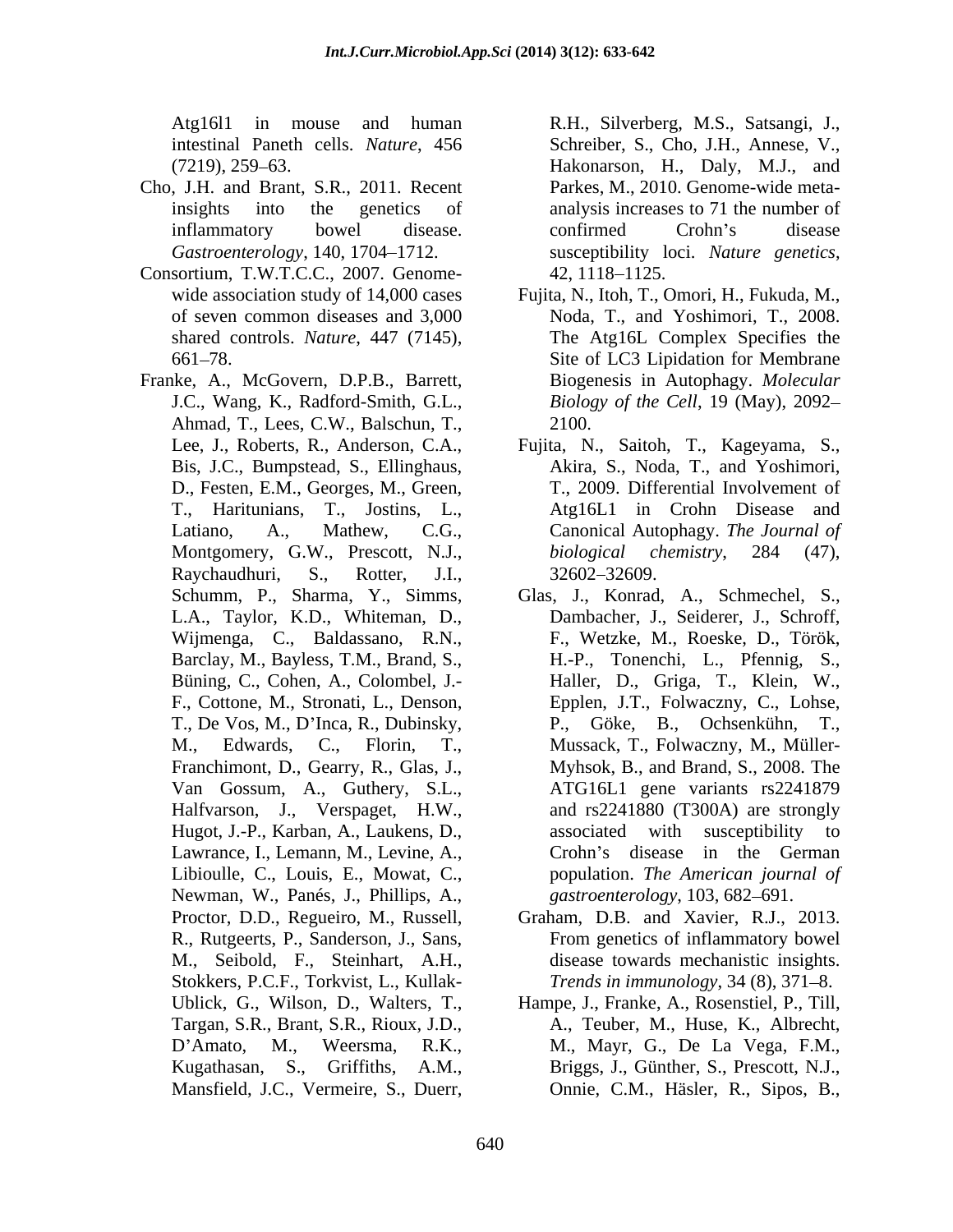Schreiber, S., 2007. A genome-wide *reviews.* Gastroenterology & association scan of nonsynonymous

- Homer, C.R., Richmond, A.L., Rebert, Autophagy Protein ATG16L1 N.A., Achkar, J., and McDonald, C., 2010. ATG16L1 and NOD2 interact in pathway implicated in crohn's disease  $ONE$ , 8.
- Kuma, A., Mizushima, N., Ishihara, N., mediated by Apg16 oligomerization,
- Lauriola, M., Ugolini, G., Rivetti, S., Strippoli, P., and Solmi, R., 2011. and PHOX2B polymorphisms in a
- Van Limbergen, J., Russell, R.K., Nimmo, Rioux, J.D., Xavier, R.J., Taylor, K.D., E.R., Drummond, H.E., Smith, L., Silverberg, M.S., Goyette, P., Huett, susceptibility and disease location but
- Mukhopadhya, I., Hansen, R., El-Omar,

Fölsch, U.R., Lengauer, T., Platzer, E.M., and Hold, G.L., 2012. IBD-what M., Mathew, C.G., Krawczak, M., and role do Proteobacteria play? *Nature reviews. Gastroenterology & hepatology*, 9(4), 219–30.

- SNPs identifies a susceptibility variant Parkhouse, R., Ebong, I.O., Robinson, C. for Crohn disease in ATG16L1. V., and Monie, T.P., 2013. The N- *Nature genetics*, 39 (2), 207–11. Terminal Region of the Human an autophagy-dependent antibacterial Formation of a Coiled-Coil. *PLoS*  Autophagy Protein ATG16L1 Contains a Domain That Folds into a Helical Structure Consistent with *ONE*, 8.
- pathogenesis. *Gastroenterology*, 139. Prescott, N.J., Fisher, S.A., Franke, A., and Ohsumi, Y., 2002. Formation of Bagnall, R., Mirza, M.M., Sanderson, the approximately 350-kDa Apg12- J., Forbes, A., Mansfield, J.C., Lewis, Apg5.Apg16 multimeric complex, C.M., Schreiber, S., and Mathew, is essential for autophagy in yeast. *The*  in ATG16L1 Predisposes to Ileal *Journal of biological chemistry, 277* Crohn's Disease and Is Independent of (21), 18619–25. CARD15 and IBD5. Hampe, J., Onnie, C.M., Soars, D., C.G., 2007. A Nonsynonymous SNP CARD15 and IBD5. *Gastroenterology*, 132, 1665–1671.
- Nanì, S., Rosati, G., Zanotti, S., Randall-Demllo, S., Chieppa, M., and Eri, Montroni, I., Manaresi, A., Zattoni, D., Belluzzi, A., Castellani, L., Autophagy: Partners in Gut D'Uva, G., Mattei, G., Taffurelli, M., Homeostasis. Frontiers in R., 2013. Intestinal Epithelium and Autophagy: Partners in Gut Homeostasis. *Frontiers in immunology*, 4 (September), 301.
- IL23R, NOD2/CARD15, ATG16L1 Rankin, a., Cuthill, K., Subesinghe, M., group of patients with Crohn's disease threatening rectal bleeding due to and correlation with sub-phenotypes. cytomegalovirus colitis in a *International journal of molecular* haemodialysis patient. *NDT Plus*, 2 *medicine*, 27 (3), 469–77. (3), 239–241. and Goldsmith, D., 2009. Lifecytomegalovirus colitis in a  $(3), 239 - 241.$
- Anderson, N.H., Davies, G., Gillett, A., Green, T., Kuballa, P., Barmada, P.M., McGrogan, P., Weaver, L.T., M.M., Datta, L.W., Shugart, Y.Y., Bisset, W.M., Mahdi, G., Arnott, I.D., Griffiths, A.M., Targan, S.R., Ippoliti, Wilson, D.C., and Satsangi, J., 2008. A.F., Bernard, E.J., Mei, L., Nicolae, Autophagy gene ATG16L1 influences D.L., Regueiro, M., Schumm, L.P., not childhood-onset in Crohn's R.H., Cho, J.H., Daly, M.J., and Brant, disease in Northern Europe. S.R., 2007. Genome-wide association *Inflammatory bowel diseases*, 14, study identifies new susceptibility loci 338 346. for Crohn disease and implicates Rioux, J.D., Xavier, R.J., Taylor, K.D., Silverberg, M.S., Goyette, P., Huett, Steinhart, A.H., Rotter, J.I., Duerr, autophagy in disease pathogenesis.